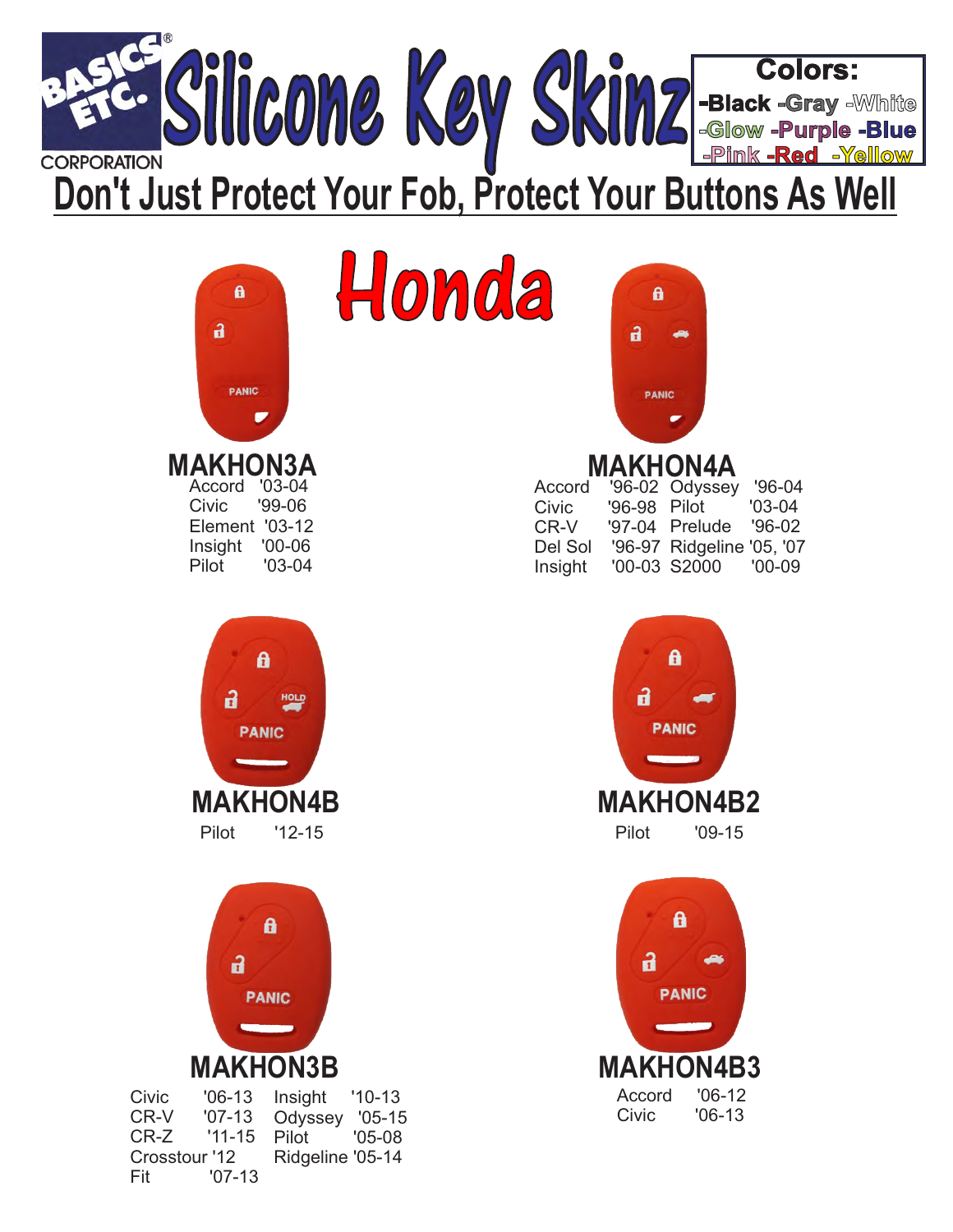

| 8<br>a<br>(e) HOLD                                                               | a<br>a<br>(e) HOLD                                                                                                                                                                                                    | a<br>$\mathbf{a}$<br><u>តើ ខ្ទឹ ឌិត</u><br><b>HOLD</b><br>(t) HOLD                   |
|----------------------------------------------------------------------------------|-----------------------------------------------------------------------------------------------------------------------------------------------------------------------------------------------------------------------|--------------------------------------------------------------------------------------|
| <b>MAKHON3C</b><br>Crosstour '13-15<br>Fit<br>$'15-18$                           | <b>MAKHON4C</b><br>$'13-15$<br>HR-V<br>$'16-20$<br>Accord<br>$'18-21$<br>Accord<br>Pilot<br>$'16-19$<br>$'15-21$<br>Civic<br>Fit<br>$'18-20$<br>'16<br>'19<br>CR-V<br>Insight<br>$CR-Z$<br>'16<br>$'16-19$<br>Odyssey | <b>MAKHON6C</b><br>Odyssey '15-'17                                                   |
| a<br>$\mathbf{a}$<br>$(1.8\ \frac{13}{8}\ 8.1)$<br>$\circ$ $\bullet$<br>(I) HOLD | (I) HOLD                                                                                                                                                                                                              | $\mathbf{a}$<br>$\mathbf{a}$<br>ဂးူံ့⇔<br><b>SO HOLD</b>                             |
| <b>MAKHON7C</b><br>Odyssey '18-19                                                | <b>MAKHONVC</b><br>Can be used for all<br>"C" applications                                                                                                                                                            | <b>MAKHON5F</b><br>Various '22<br>Civic<br>Accord                                    |
| a<br>$\mathbf{a}$<br>$1.8\,$ $\frac{8}{5}$ $8.1$<br>(e) HOLD                     | $\mathbf{a}$<br>$\mathbf{a}$<br>HOLD<br>(0) HOLD                                                                                                                                                                      | $\mathbf{a}$<br>$\mathbf{a}$<br>$\bigcirc$ g $\blacktriangleleft$<br>(e) HOLD        |
| <b>MAKHON5C</b><br>Odyssey '16-17                                                | <b>MAKHON5C-R2</b><br>Civic<br>$'16-18$<br><b>CRV</b><br>$'16-21$<br>City<br>$'19-20$<br>Insight<br>$'19-20$<br>Pilot<br>$'18-21$                                                                                     | <b>MAKHON5C-R</b><br>$'16-21$<br>Accord<br>$'16-21$<br>Pilot<br>Passport<br>$'19-21$ |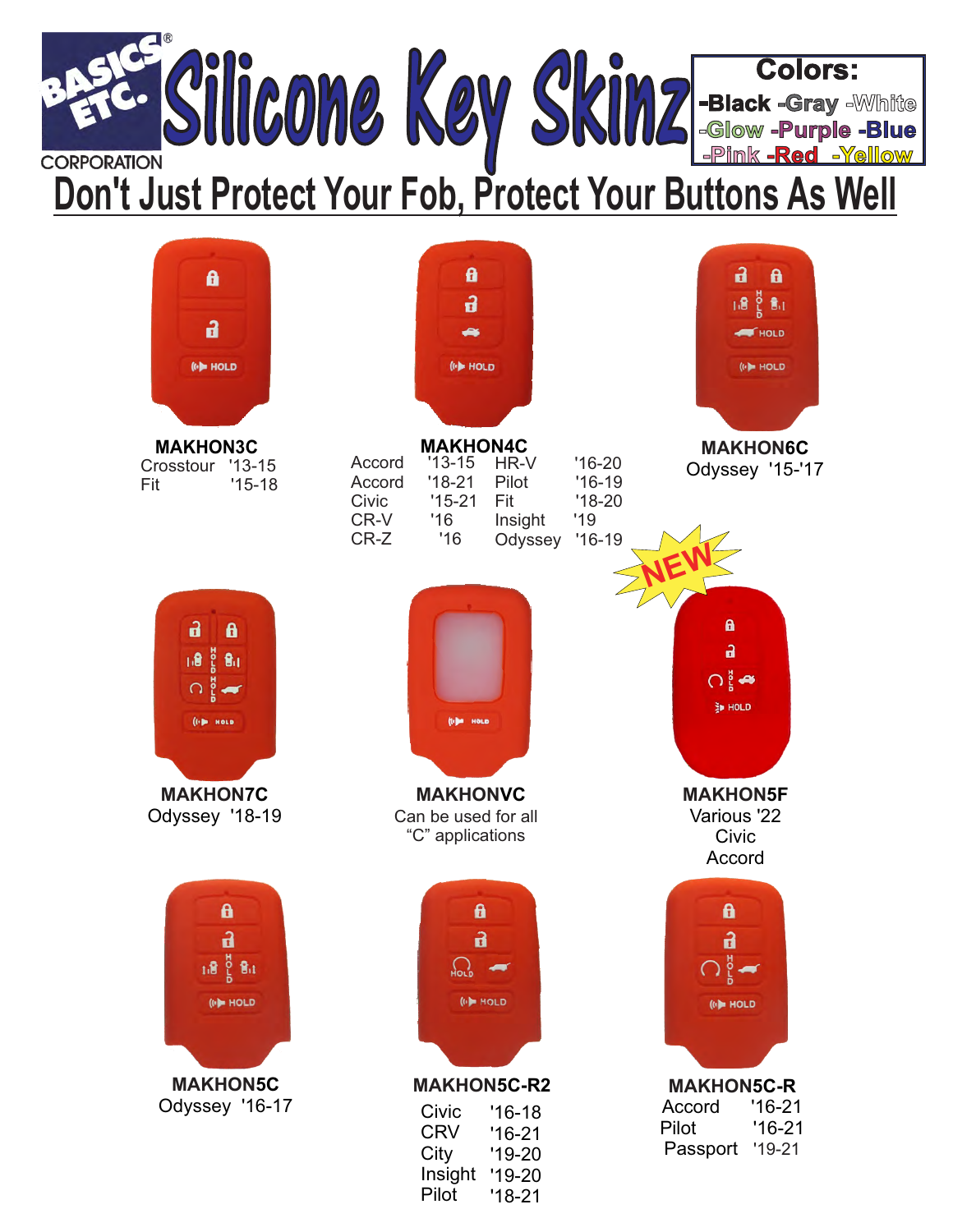



Odyssey '07-'10



Crosstour '13-15<br>CR-V '14  $CR-V$ Fit '15-19





Odyssey '07-'10



| Accord | '13-16   |
|--------|----------|
| Civic  | '14-18   |
| CR-V   | '16-20   |
| HR-V   | $'16-20$ |